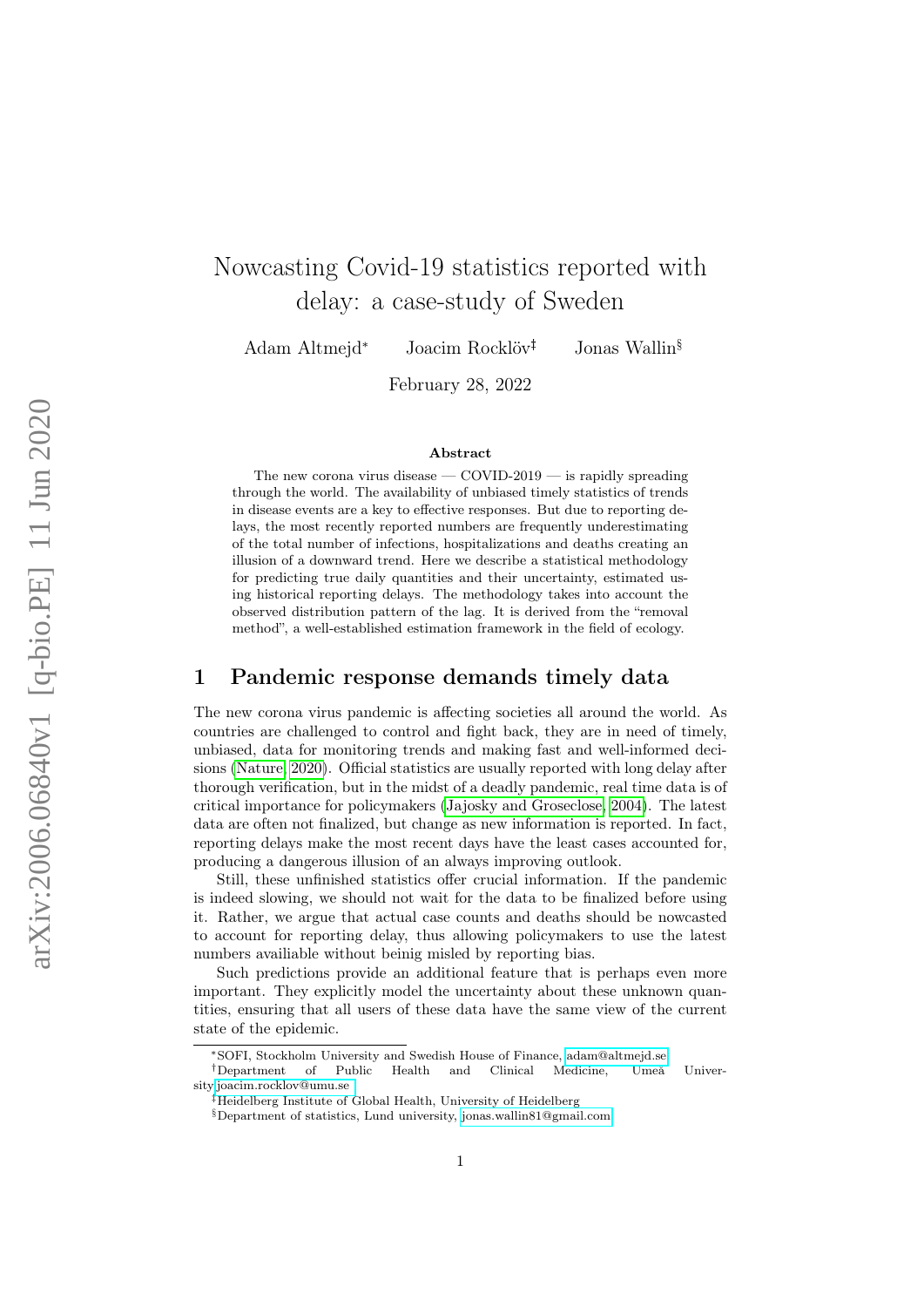In this paper we describe a statistical methodology for nowcasting the epidemic statistics, such as hospitalizations or deaths, and their degrees of uncertainty, based on the daily reported event frequency and the observed distribution pattern of reporting delays. The prediction model is building on methods developed in ecology, referred to as the "removal method" [\(Pollock, 1991\)](#page-6-2).

To help motivate why such forecasting is needed, we now turn to the case of Sweden. The model is flexible by design, however, and could easily be applied to other countries as well.

#### 1.1 The current situation of COVID-19 in Sweden

The Swedish Public Health Agency updates the COVID-[1](#page-1-0)9 statistics daily<sup>1</sup>. During a press conference, they present updates on the number of deaths, admissions to hospitals and intensive care, as well as case counts.

One of the reasons for following these indicators is to enable public health professionals and the public to observe the evolving patterns of the epidemic [\(Anderson et al., 2020\)](#page-6-3). In relation to policy, it is of specific interest to understand if the growth rates changes, which could indicate the need for a policy response. However, in each daily report only a proportion of the number of recent deaths is yet known, and this bias produces the illusion of a downward trend.

The death counts suffer from the longest reporting delay. In their daily press conference, the Swedish Public Health Agency warns for this by stopping the reported 7-day moving average trend line 10 days before the latest date. But not only are deaths often reported far further back than 10 days, a bar plot still shows the latest information, creating a sense of a downward trend. In fact, this might be the reason why the number of daily deaths have been underestimated repeatedly. At the peak, deaths were initially believed to level out at around 60 per day, but after all cases had been reported more than two weeks later, the actual number was close to 120 [\(Öhman and Gagliano, 2020\)](#page-6-4).

# 2 The removal method

We propose to use the removal method, developed in animal management [\(Pol](#page-6-2)[lock, 1991\)](#page-6-2), to present an estimate of the actual frequencies at a given day and their uncertainty. The method has a long history dating back at least to the 1930s [\(Leslie and Davis, 1939\)](#page-6-5). However, the first refined mathematical treatment of the method is credited to [Moran](#page-6-6) [\(1951\)](#page-6-6), more modern derivatives exits today [\(Matechou et al., 2016\)](#page-6-7). It is a commonly applied method today when analyzing age cohorts in fishery and wildlife management.

The removal method that has three major advantages over simply reporting moving averages:

- it does not relay any previous trend in the data,
- we can generate prediction intervals for the uncertainty about daily true frequencies,

<span id="page-1-0"></span><sup>1</sup>The data is published on [https://www.folkhalsomyndigheten.](https://www.folkhalsomyndigheten.se/smittskydd-beredskap/utbrott/aktuella-utbrott/covid-19/bekraftade-fall-i-sverige/) [se/smittskydd-beredskap/utbrott/aktuella-utbrott/covid-19/](https://www.folkhalsomyndigheten.se/smittskydd-beredskap/utbrott/aktuella-utbrott/covid-19/bekraftade-fall-i-sverige/) [bekraftade-fall-i-sverige/](https://www.folkhalsomyndigheten.se/smittskydd-beredskap/utbrott/aktuella-utbrott/covid-19/bekraftade-fall-i-sverige/).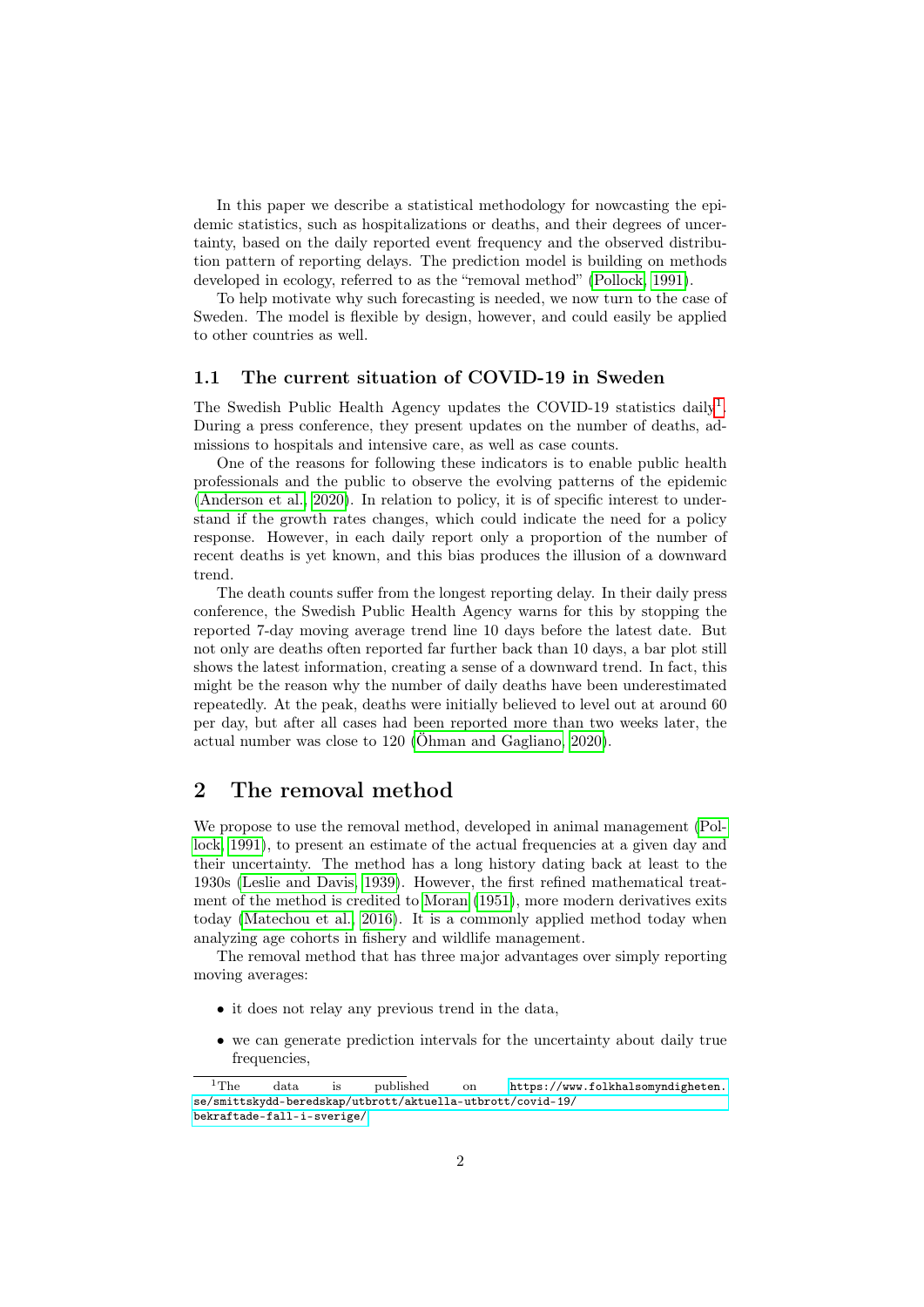• the uncertainty estimates can be carried over to epidemiological models to help create more realistic models.

A classic example where the method proposed to solve this problem has been used is in estimating statistics of trapping a closed population of animals [\(Pollock, 1991\)](#page-6-2). Each day the trapped animals are collected, and kept, and if there is no immigration the number of trapped animals the following days will, on average, decline. This pattern of declining number of trapped animals allows one to draw inference of the underlying population size. Here we replace the animal population with the true number of deaths on a given day. Instead of traps we have the new reports of COVID–19 events. As the number of new reported deaths for a given day declines, we can draw inference on how many actually died that day. If we assume that the reporting structure is constant over time we can after a while quickly get good estimate of the actual number.

Suppose for example that on day one, 4 individuals are reported dead for that day. On the second day, 10 deaths are recorded for day two. Then, with no further information, it is reasonable to assume that more people died on day two. If the proportion reported on the first day is 3%, the actual number of deaths would be 133 for day one and 333 for day two.

If additionally, 60 deaths are reported during the second day to have happened during day one, and on the third day, only 40 are reported for day two, we now have conflicting information. From the first-day reports it seemed like more people had died during day two, but the second day-reports gave the opposite indication. The model we propose systematically deals with such data, and handles many other sources of systematic variation in reporting delay. In fact, the Swedish reporting lag follows a calendar pattern. The number of events reported during weekends is much smaller. To account for this, we allow the estimated proportions of daily reported cases to follow a probability distribution taking into consideration what type of day it is.

### 3 Applying the model to COVID-19 in Sweden

We propose a Bayesian version of the removal model that assumes an overdispersed binomial distribution for the daily observations of deaths in Sweden in COVID-19. We then calculate the posterior distribution, prediction median and 95% prediction intervals of the expected deaths from the reported deaths on each specific day. The method and algorithm is thoroughly described in the Supplementary Information.

To get accurate estimates we apply two institution-specific corrections. First, we only count workdays as constituting reporting delay, as very few deaths are reported during weekends. Second, we apply a constant bias correction to account for the fact that Swedish deaths come from two distinct populations with different trends: deaths in hospitals, and in elderly care.

In Figure [1](#page-3-0) we apply the model to the latest statistics from Sweden. The graph shows reported and predicted deaths (with uncertainty intervals) as bars, and a dashed line plots the 7-day (centered) moving average. A version without predictions is used in the Public Health Agencyś daily press briefings. As expected, the model provides estimates of actual deaths considerably above the reported number of deaths. Not how the model predicts additional deaths above the moving average line.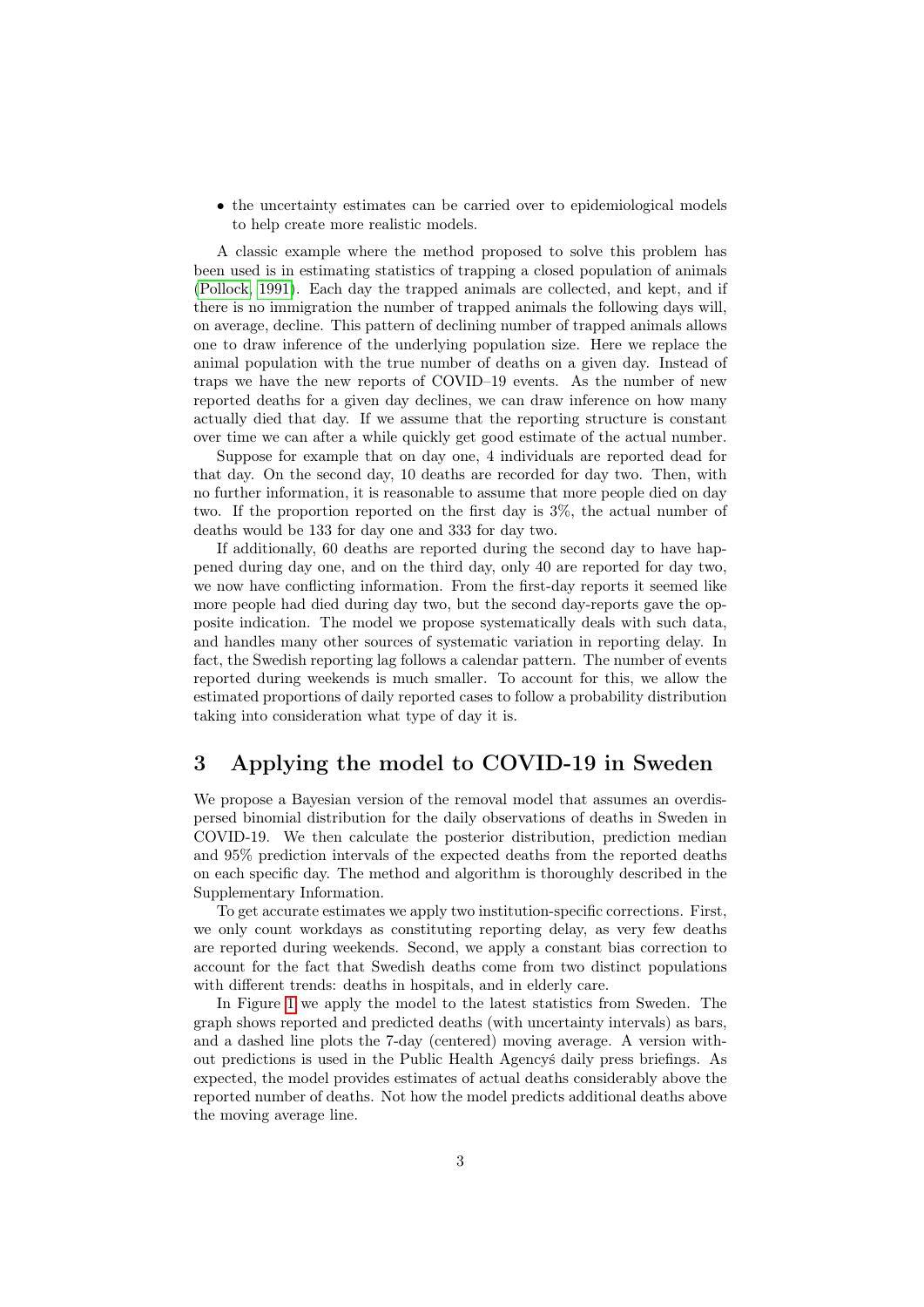

<span id="page-3-0"></span>Figure 1: Swedish Covid-19 deaths as of 2020-06-04 and model predictions

#### 3.1 Model Performance

To judge whether or not the model is accurate we need to compare it to a benchmark. The moving average of reported deaths is not useful, since it is biased for deaths that occurred within the last week. Instead, we create a benchmark prediction by a Normal distribution where the mean and standard deviation is taken from the historical lags from the last two weeks to the reported  $\text{numbers}^2$  $\text{numbers}^2$ .

Figure [2](#page-4-0) depicts four randomly chosen dates where the model is compared to the benchmark. The model and the benchmark are tasked with predicting the total number of individuals who have died at a given date and have been reported within 14 days of that date. As time progresses, more deaths are reported and the dashed grey line approaches the horizontal line. Meanwhile model uncertainty decreases.

Figure [3](#page-4-1) shows model performance compared to the benchmark for three difference performance metrics. All three graphs are based on predictions of reported deaths within 14 days, and show how performance increases as more data has been reported. Each data point is the average of all dates where predictions can be evaluated. SCRPS is a measure of accuracy that rewards precision, it is a proper scoring rule like the continuous probability rank score or the Brier score (see definition in Appendix) [\(Bolin and Wallin, 2019\)](#page-6-8). The central plot shows the width of the prediction intervals, and the rightmost one the proportion of PIś that cover the true value.

Benchmark and model point estimates are similarly close to the truth. The model produces tighter prediction intervals. For 8-5 days of reporting lag (see Figure [3\)](#page-4-1), the intervals are too tight. This is likely because the Public Health Agency queries the Swedish death registry for Covid-19 deaths only once or twice a week. Since we do not know the process, it has not been explicitly modeled.

<span id="page-3-1"></span> ${}^{2}$ For a death date two days ago we add the mean of deaths reported after 3 days, 4 days, etc. We use the sum of standard deviations to generate the prediction intervals, assuming that lags are independent across days. The exact calculation is described in the appendix.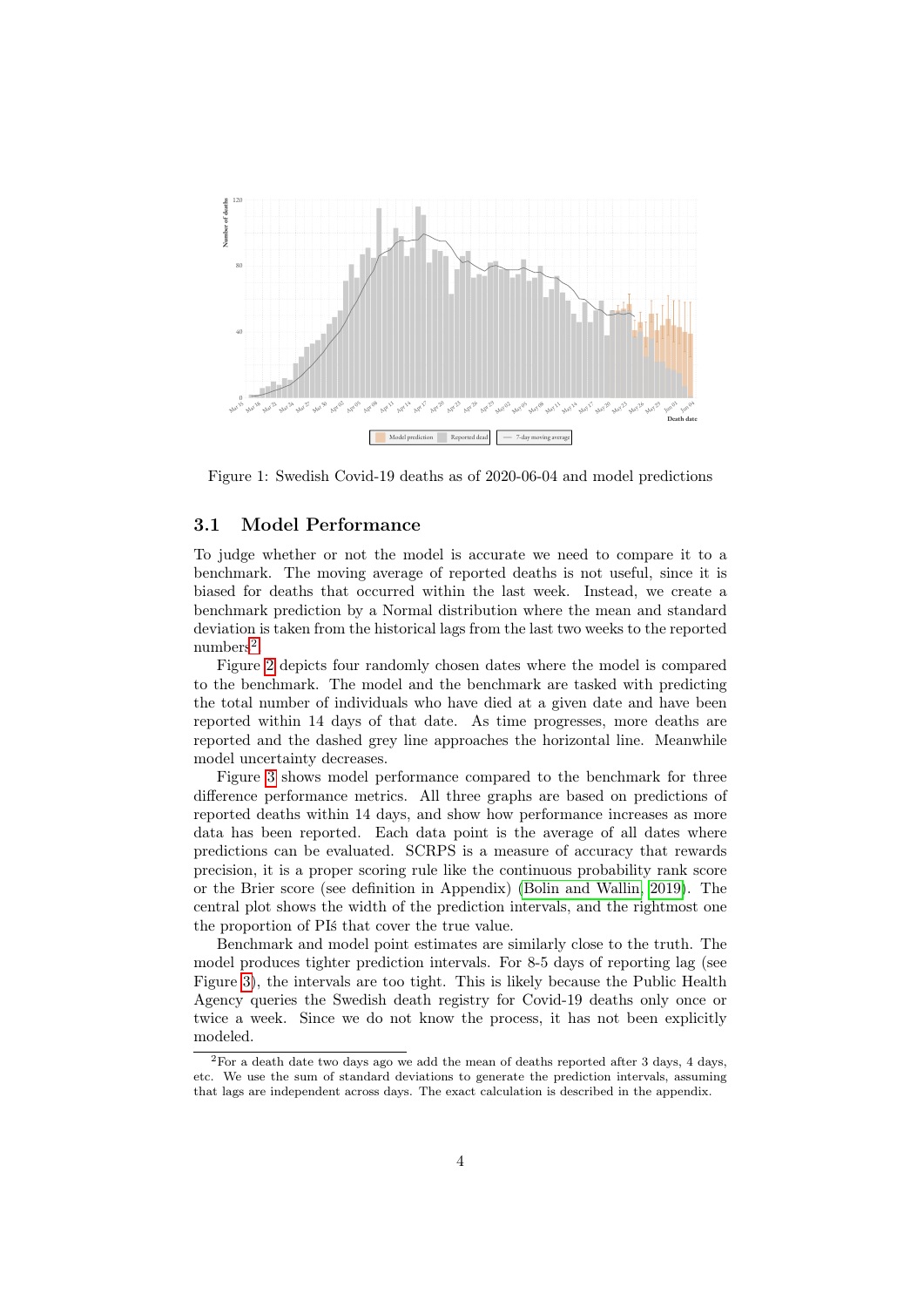

<span id="page-4-0"></span>Figure 2: Model accuracy over time for four dates, compared to benchmark



<span id="page-4-1"></span>Figure 3: Model accuracy over time for four dates, compared to a benchmark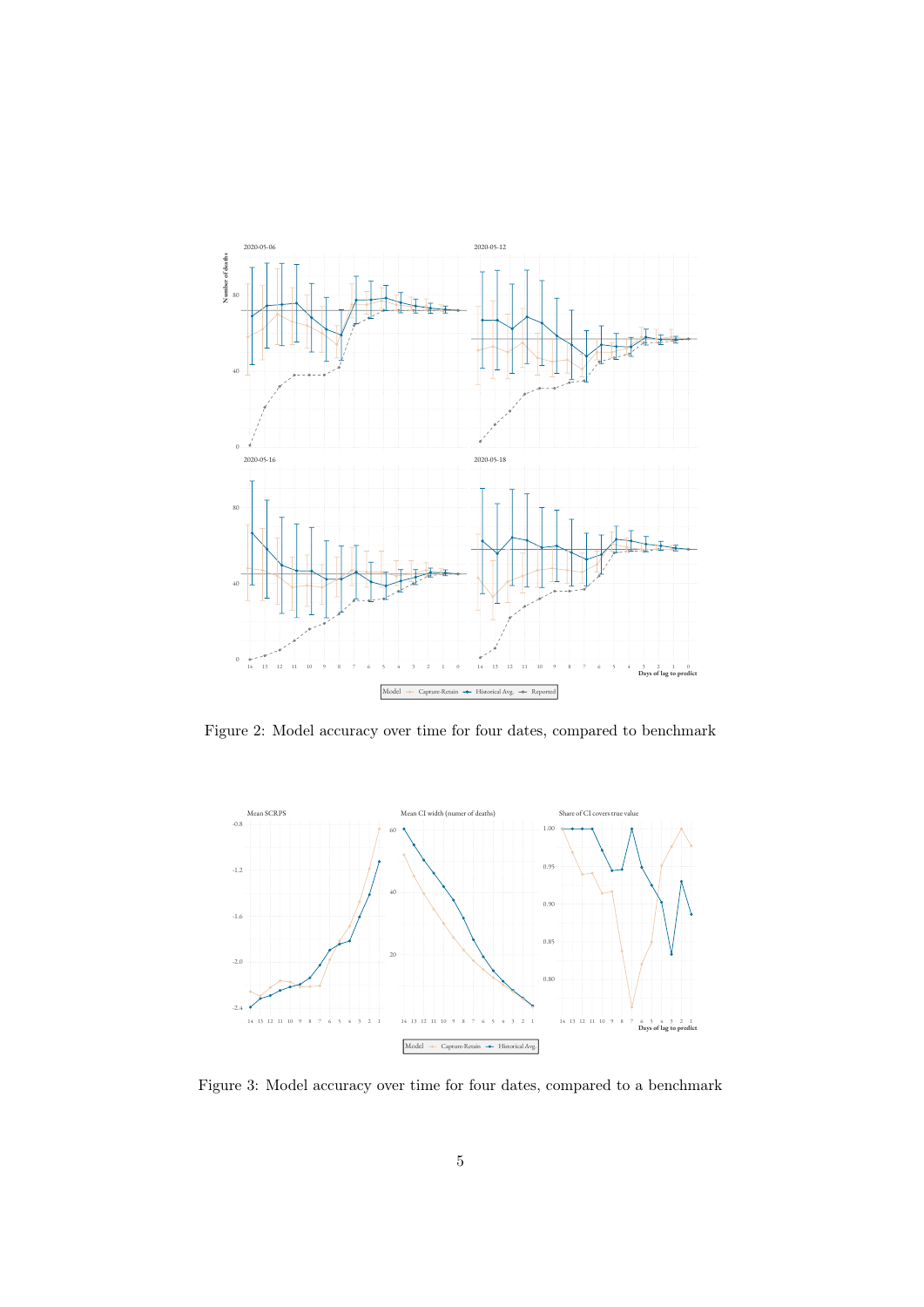### 4 Implications and limitations

The model proposed here can estimate the trends in surveillance data with reporting delays, such as the daily COVID-19 reports in Sweden. To generate accurate estimates of the actual event frequencies based on these reports is highly relevant and can have large implications for interpretations of the trends and evolution of disease outbreaks. In Sweden, delays are considerable and exhibit a weekday and holiday pattern that need to be accounted for to draw conclusions from the data. The method and algorithm proposed overcomes major shortcomings in the daily interpretation and practice analyzing and controlling the novel Corona virus pandemic. It also provides valuable measures of uncertainty around these estimates, showing users how large the range of possible outcomes can be.

Whenever case statistics are collected from multiple sources and attributed to its actual event date in the middle of a public health emergency, similar reporting delays to the ones in Sweden will necessarily occur. The method described thus has implications and value beyond Sweden, for any situation where nowcasts of disease event frequencies are of relevance to public health.

Nevertheless, the method also has its limitations. As presented, the model assumes that all deaths are reported in the same manner. Given there exists many regions in Sweden this is unlikely to be the case. For example, it is easy to see that the Swedish region Västra Götland follows a different reporting structure than Stockholm. Building a model for each region separately would most likely give better results and make the assumptions more reasonable. Unfortunately we do not currently have access to the high resolution data required to do so.

Moreover, deaths are reported from two distinct populations that seem to follow different trends. At the time of writing, the daily deaths in elderly care, reported with a longer delay, seem to be decreasing slower than hospital deaths. But statistics offer only aggregate numbers, prohibiting us from modeling two distinct processes. However, we have noted a clear decline in proportions of deaths reported the two first working days. For example the number of deaths occurring at the second of April  $\approx 30\%$  of deaths where reported within the first two working days whereas for the eighteens of May only  $\approx 10\%$  where reported during the two first working days. We address this by assuming that the deaths reported during the two first working days comes from a different population then the remainder of days.

Another limitation is that the model assumes that the number of new reported deaths for a given day cannot be negative, which is not actually true, due to miscount or misclassification of days. The number of such cases is very small, however, and its removal should not make much difference. The central assumption of the model is that the proportions deaths reported each day is fixed (up to the known covariates). If actual reporting standards change over time, the model will not be able to account for this. But reporting likely becomes faster as the crisis infrastructure improves. One can imagine that after a while the reporting improves, or is changed, if this is not accounted for by a covariate in the model, it will report incorrect numbers. Of course, there might be unknown variables that we have failed to incorporate, but at the least the model is an improvement from the estimates using moving averages. When the covariates to the reporting delay pattern are known, the model can incorporate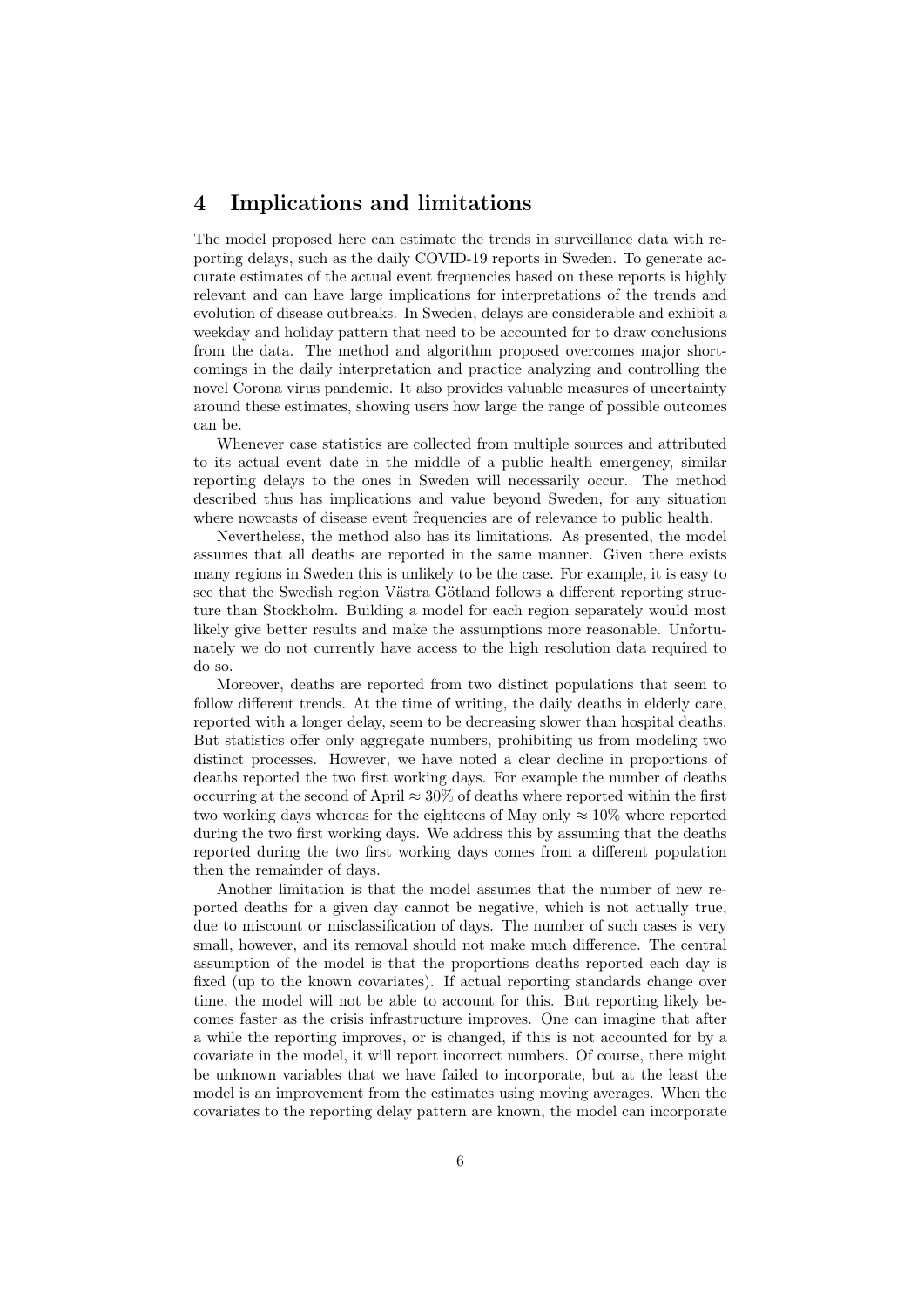them and provide more accurate predictions.

# 5 Conclusion

In this paper, we provide a method to accurately nowcast daily Covid-19 statistics that are reported with delay. By systematically modelling the delay, policy makers can avoid dangerous illusory downward trends. Our model also gives precise uncertainty intervals, making sure users of these statistics are aware of the fast-paced changes that are possible during this pandemic.

### References

- <span id="page-6-3"></span>Anderson, R. M., H. Heesterbeek, D. Klinkenberg, and T. D. Hollingsworth (2020). How will country-based mitigation measures influence the course of the COVID-19 epidemic? The Lancet 395 (10228), 931–934.
- <span id="page-6-11"></span>Atchadé, Y. F. (2006). An Adaptive Version for the Metropolis Adjusted Langevin Algorithm with a Truncated Drift. Methodology and Computing in Applied Probability  $8(2)$ , 235–254.
- <span id="page-6-8"></span>Bolin, D. and J. Wallin (2019). Scale dependence: Why the average crps often is inappropriate for ranking probabilistic forecasts.
- <span id="page-6-10"></span>Brooks, S., A. Gelman, G. Jones, and X.-L. Meng (2011). Handbook of Markov Chain Monte Carlo. CRC Press.
- <span id="page-6-1"></span>Jajosky, R. A. and S. L. Groseclose (2004). Evaluation of reporting timeliness of public health surveillance systems for infectious diseases. BMC Public *Health*  $\frac{1}{4}$ (1), 29.
- <span id="page-6-5"></span>Leslie, P. H. and D. H. S. Davis (1939). An Attempt to Determine the Absolute Number of Rats on a Given Area. Journal of Animal Ecology  $8(1)$ , 94–113.
- <span id="page-6-7"></span>Matechou, E., R. S. McCrea, B. J. T. Morgan, D. J. Nash, and R. A. Griffiths (2016). Open models for removal data. Annals of Applied Statistics  $10(3)$ , 1572–1589.
- <span id="page-6-9"></span>Møller, J., A. R. Syversveen, and R. P. Waagepetersen (1998). Log Gaussian Cox Processes. Scandinavian Journal of Statistics 25 (3), 451–482.
- <span id="page-6-6"></span>Moran, P. A. P. (1951). A Mathematical Theory of Animal Trapping. Biometrika 38 (3/4), 307–311.
- <span id="page-6-0"></span>Nature (2020). Coronavirus: Three things all governments and their science advisers must do now. Nature 579 (7799), 319–320.
- <span id="page-6-4"></span>Öhman, D. and A. Gagliano (2020). Antalet virusdöda har underskattats. Sveriges Radio.
- <span id="page-6-2"></span>Pollock, K. H. (1991). Review Papers: Modeling Capture, Recapture, and Removal Statistics for Estimation of Demographic Parameters for Fish and Wildlife Populations: Past, Present, and Future. Journal of the American Statistical Association 86 (413), 225–238.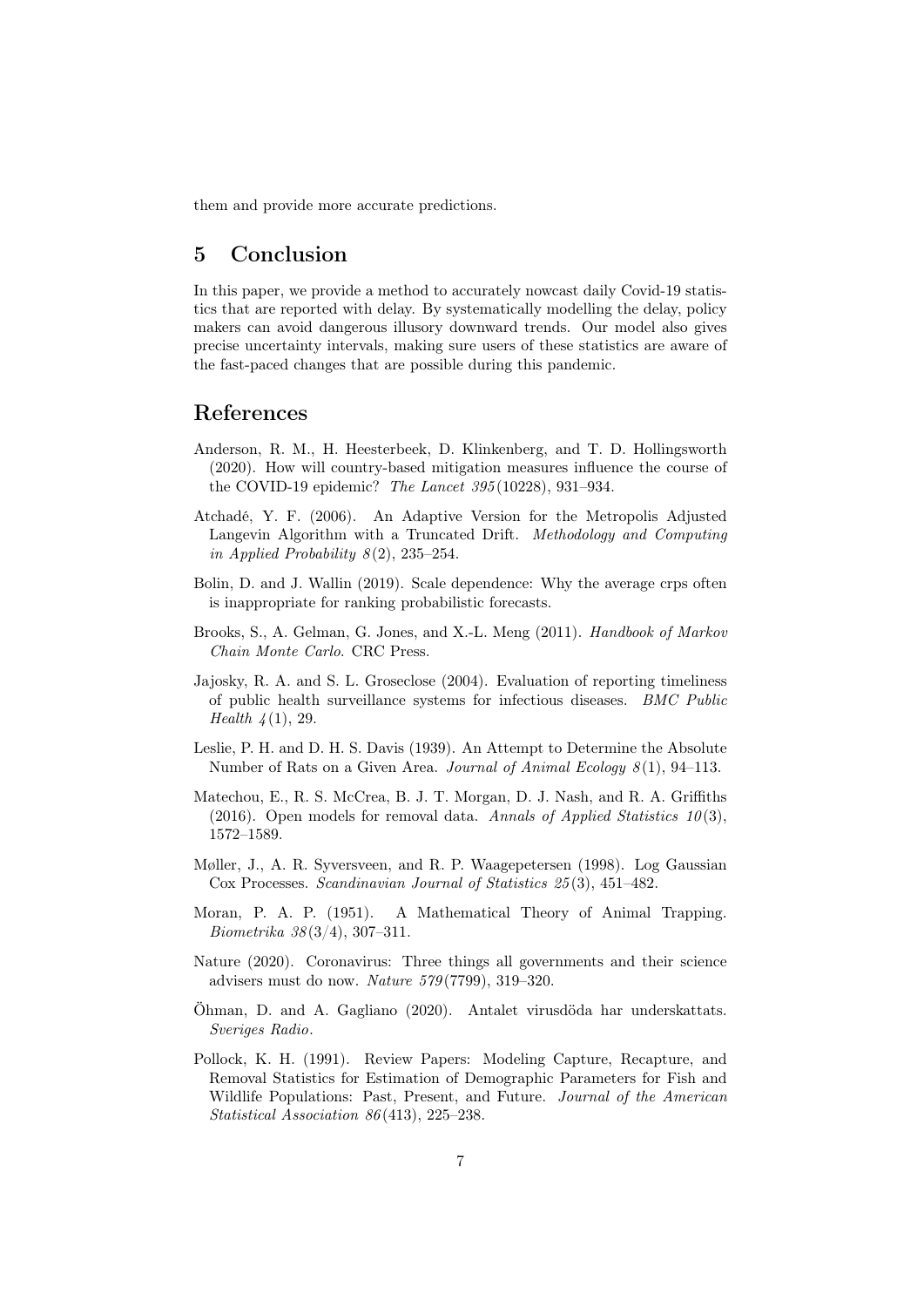<span id="page-7-0"></span>Rue, H. and L. Held (2005). Gaussian Markov Random Fields: Theory and Applications. CRC Press.

# A Appendix

## B Model

#### B.1 Notation

Before presenting the model we describe some notation used through out the appendix. For a  $m \times n$  matrix r we use the following broadcasting notation  $r_{k,j;l} = [r_{k,j}, r_{k,j+1}, \ldots, r_{k,l}]$ . Further  $x|y \sim \pi(.)$  implies that the random variable x if we conditioning on y follows distribution  $\pi(.)$ . The relevant variables in the model are the following:

| Variable name          | Dimension    | Description                                           |  |  |
|------------------------|--------------|-------------------------------------------------------|--|--|
| $\boldsymbol{d}$       | $T\times 1$  | $d_i$ is the number of deaths that occurred day       |  |  |
|                        |              | i.                                                    |  |  |
| $\boldsymbol{r}$       | $T \times T$ | $r_{ij}$ is number of death recorded for day i at     |  |  |
|                        |              | day j. Note that $r_{ij}$ for $i < j$ is not defined. |  |  |
| $\boldsymbol{p}$       | $T \times T$ | $p_{ij}$ is the probability of that a death for day i |  |  |
|                        |              | not yet recorded is recorded at day $j$ . Note        |  |  |
|                        |              | that $p_{ij}$ for $i < j$ is not defined.             |  |  |
| $\alpha$               | $K \times 1$ | Latent prior parameter for $p$                        |  |  |
| $\boldsymbol{\beta}$   | $K\times 1$  | Latent prior parameter for $p$                        |  |  |
| $\pmb{\alpha}^H$       | $2 \times 1$ | parameter for the probability, $p$ for holiday        |  |  |
|                        |              | adjustment.                                           |  |  |
| $\boldsymbol{\beta}^H$ | $2\times1$   | parameter for the probability, $p$ for holiday        |  |  |
|                        |              | adjustment.                                           |  |  |
| $\boldsymbol{\mu}$     | $T\times 1$  | $\mu_i$ is the intensity of the expected number of    |  |  |
|                        |              | deaths at day $i$ .                                   |  |  |
| $\sigma^2$             | $1 \times 1$ | Variation of the random walk prior for the            |  |  |
|                        |              | log intensity.                                        |  |  |
| $\phi$                 | $1 \times 1$ | overdispersion parameter for negative                 |  |  |
|                        |              | binomial distribution.                                |  |  |
| $p_0$                  | $1 \times 1$ | probability of reporting for a low reporting          |  |  |
|                        |              | event.                                                |  |  |
| pi                     | $1 \times 1$ | probability of a low reporting event.                 |  |  |
|                        |              |                                                       |  |  |

#### B.2 likelihood

The most complex part of our model is the likelihood, i.e. the density of the observations given the parameters. Here the data consist the daily report of recorded deaths for the past days. This can conveniently be represented upper triangular matrix,  $r$ , where  $r_{i,j}$  represents number of new reported deaths for day *i* reported at day *j*. This matrix is displayed on the left in Table [1.](#page-8-0)

We assume that given the true number of deaths at day  $i, d_i$ , that each reported day j the remaining death  $d_i - \sum_{k=1}^{j-1} r_{i,k}$  each recored with probability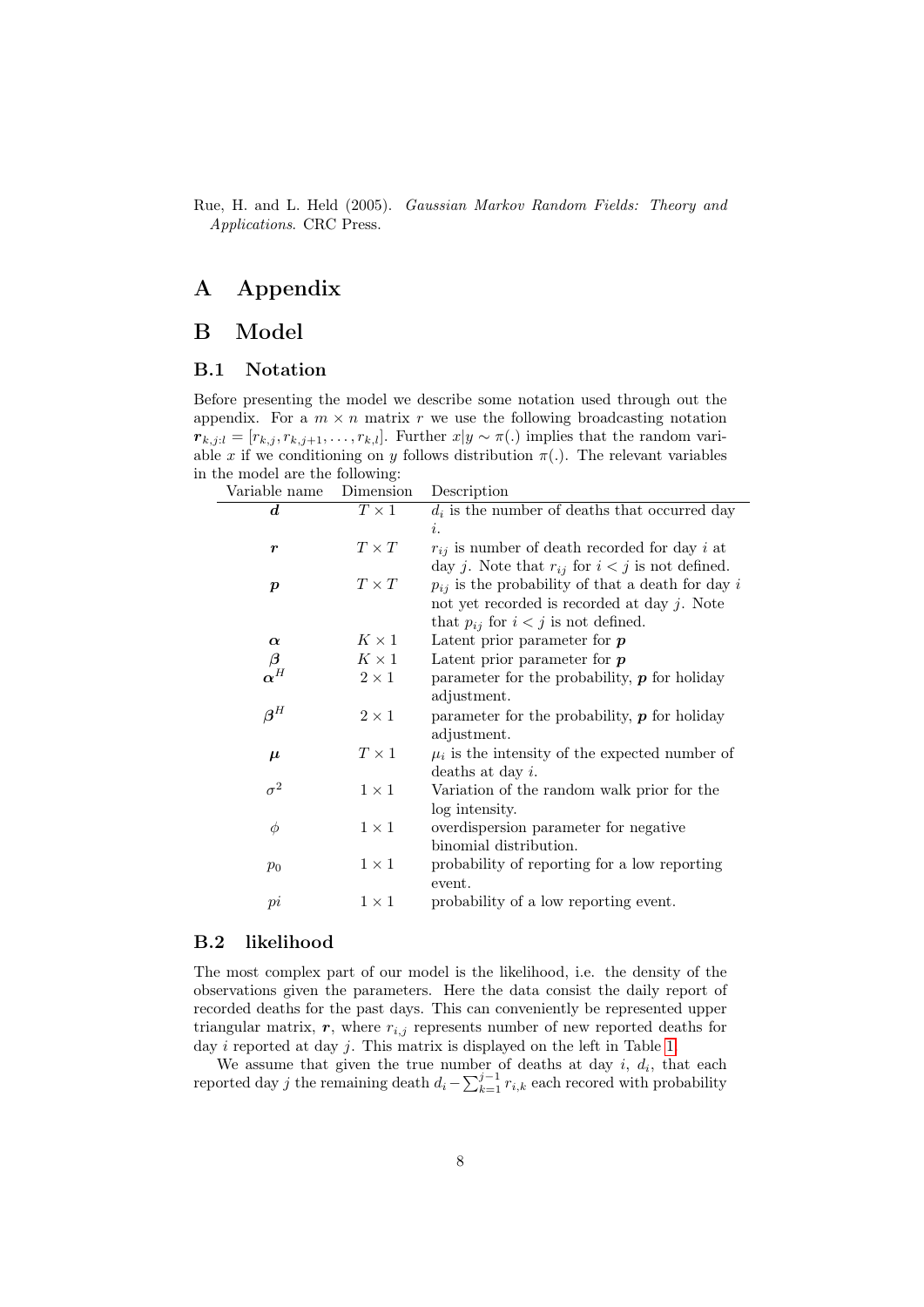|      |          |          | Reported date |          |
|------|----------|----------|---------------|----------|
|      | $r_{11}$ | $r_{12}$ |               | $r_{1T}$ |
| date |          | $r_{22}$ |               | $r_{2T}$ |
|      |          |          | $r_{33}$      | $r_{3T}$ |
| eath |          |          |               |          |
|      |          |          |               | $r_{TT}$ |

<span id="page-8-0"></span>Table 1: The table describes the observations data.

 $p_{ij}$ , i.e.

$$
r_{i,j}|D_i, r_{1,1:j}.p \sim Bin(d_i - \sum_{k=1}^{j-1} r_{i,k}, p_{i,j}).
$$

Typically in removal sampling one would set the probability of reporting uniform, i.e.  $p_{i,j} := p$ . However for this data this is clearly not realistic given weekly patterns in reporting –very little reporting during the weekends. Instead we assume that we have k different probabilities. Further, to account for overdispertion, we assume that each probability rather being a fixed scalar is a random variable with a Beta distribution. The Beta distribution has two parameters  $\alpha$ and  $\beta$ . This resulting the following distribution for the probabilities

$$
p_{i,j}|\boldsymbol{\alpha},\boldsymbol{\beta},\boldsymbol{\alpha}^H,\boldsymbol{\beta}^H \sim Beta(\alpha_j^H\alpha_{min(j-i,k)},\beta_j^H\beta_{min(j-i,k)}).
$$

Here, if  $j \in H$  then day j is a holidays or weekends, and the parameters above are

$$
\alpha_j^H = \begin{cases} \alpha_1^H \alpha_2^H & \text{if } \{j \in H\} \cup \{j-1 \in H\}, \\ \alpha_1^H & \text{if } \{j \in H\} \cup \{j-1 \in H^c\}, \\ \alpha_2^H & \text{if } \{j \in H^c\} \cup \{j-1 \in H\}, \\ 1 & \text{else,} \end{cases}
$$

and

$$
\beta_j^H = \begin{cases}\n\beta_1^H \beta_2^H & \text{if } \{j \in H\} \cup \{j - 1 \in H\}, \\
\beta_1^H & \text{if } \{j \in H\} \cup \{j - 1 \in H^c\}, \\
\beta_2^H & \text{if } \{j \in H^c\} \cup \{j - 1 \in H\}, \\
1 & \text{else.} \n\end{cases}
$$

These extra parameters are created to account for the under-reporting that occurs during weekend and holidays. Finally we add an extra mixture component that allows for very low reporting.

#### B.3 Priors

For the  $\alpha$  and  $\beta$  parameters we use an (improper) uniform prior. For the deaths, d, one could imagine several different prior ideally some sort of epidemiological model. However, here we just assume a log-Gaussian Cox processes [\(Møller](#page-6-9) [et al., 1998\)](#page-6-9), but instead of Poisson distribution we use a negative binomial to handle possible over dispersion. The latent Gaussian processes has a intrinsic random walk distribution [\(Rue and Held, 2005\)](#page-7-0) i.e.

$$
\log(\mu_i) - \log(\mu_{i-1}) \sim N(0, \sigma^2),
$$
  

$$
d_i|\lambda_i \sim NegBin(\mu_i, \phi).
$$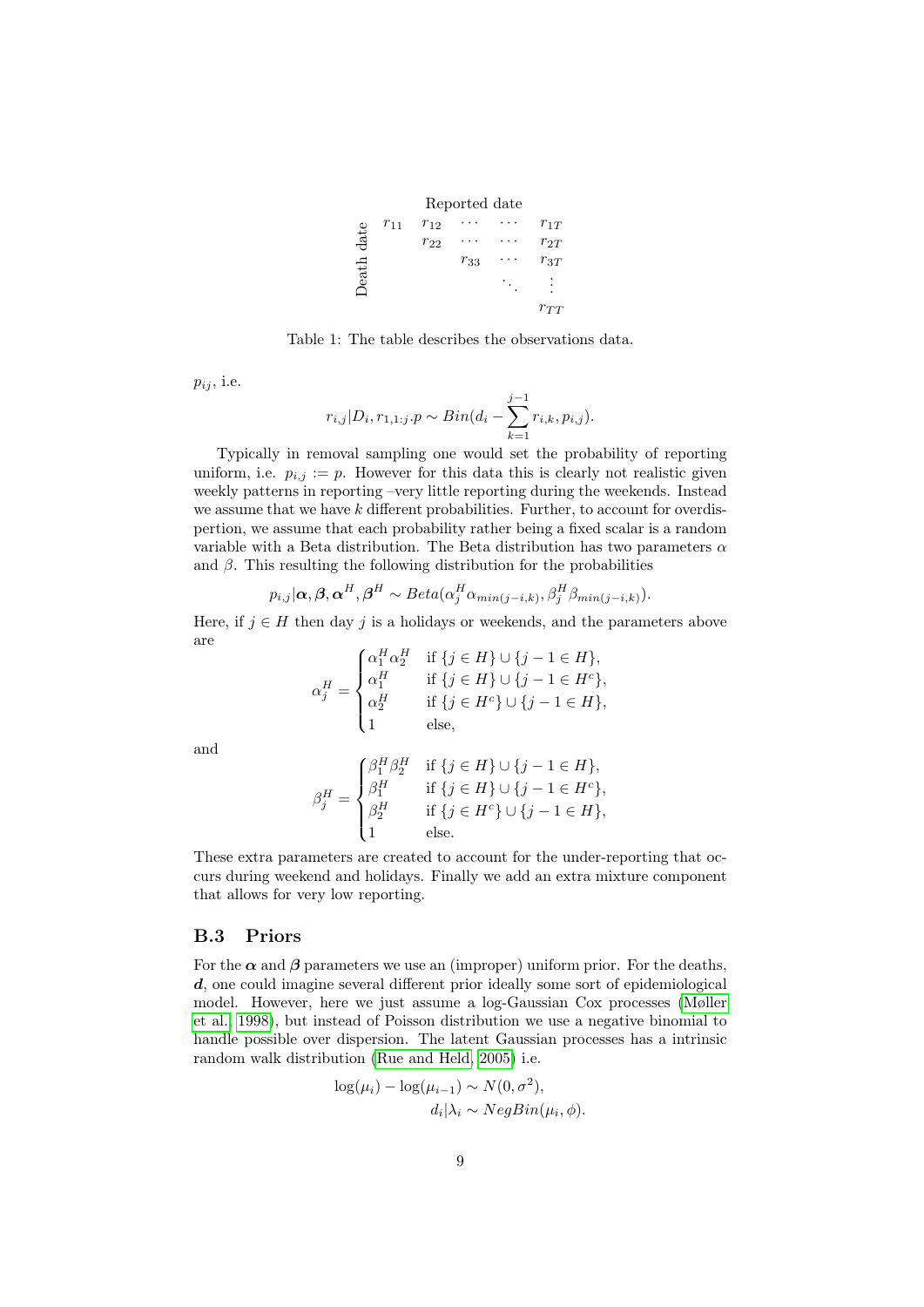This model is created to create a temporal smoothing between the reported deaths. For the hyperparameter  $\sigma^2$  we impose a inverse Gamma distribution, this prior is suitable here because it guarantees that the process is not constant  $(\sigma^2 = 0)$  which we know is not the case.

#### B.4 Full model

Putting the likelihood and priors together we get the following hierarchical Bayesian model

$$
\sigma^2 \sim \Gamma(1, 0.01)
$$
  
\n
$$
\phi \sim \Gamma(1, 0.01)
$$
  
\n
$$
\alpha_k \sim U[0, \infty]
$$
  
\n
$$
\beta_k \sim U[0, \infty]
$$
  
\n
$$
\alpha_k^H \sim U[0, \infty]
$$
  
\n
$$
\beta_k^H \sim U[0, \infty]
$$
  
\n
$$
\beta_k^H \sim U[0, \infty]
$$
  
\n
$$
\log(\mu_i) - \log(\mu_i - 1) \sim N(0, \sigma^2)
$$
  
\n
$$
d_i | \lambda_i \sim NegBin(\mu_i, \phi)
$$
  
\n
$$
p_{i,j} | \alpha, \beta, \alpha^H, \beta^H \sim Beta(\alpha_j^H \alpha_{min(j-i,k)}, \beta_j^H \beta_{min(j-i,k)})
$$
  
\n
$$
r_{i,j} | d_i, r_{1,1:j}, p \sim \pi Bin(d_i - \sum_{k=1}^{j-1} r_{i,k}, p_0) + (1 - \pi)Bin(d_i - \sum_{k=1}^{j-1} r_{i,k}, p_{i,j}),
$$

where where and  $j \leq i$  and  $i = 1, \ldots, T$ .

# C Inference

As the main goal to generate inference of the number of death  $d$  is through the posterior distribution of number of deaths  $d$  given the observations  $r$ . In order to generate samples from this distribution we use a Markov Chain Monte Carlo method [\(Brooks et al., 2011\)](#page-6-10). In more detail we use a blocked Gibbs sampler, which generates samples in the following sequence:

- We sample  $\alpha, \beta, \alpha^H, \beta^H | d, r$  using the fact that one can integrate out p in the model, and then  $d(\alpha, \beta, \alpha^H, \beta^H, r, \lambda)$  follows a Beta-Binomial distribution. Here to we use an adaptive MALA [\(Atchadé, 2006\)](#page-6-11) to sample from these parameters.
- To sample  $d|\alpha, \beta, \alpha^H, \beta^H, r, \lambda$ , that each death,  $d_i$  is conditionally independent, and we just use a Metropolis Hastings random walk to sample each one.
- To sample  $\lambda | d, \sigma^2$  we again use an adaptive MALA.
- Finally We sample  $\sigma^2 | d$ , and  $p_0$ ,  $\pi$  directly since this distribution is explicit, and  $\phi$  using a MH-RW.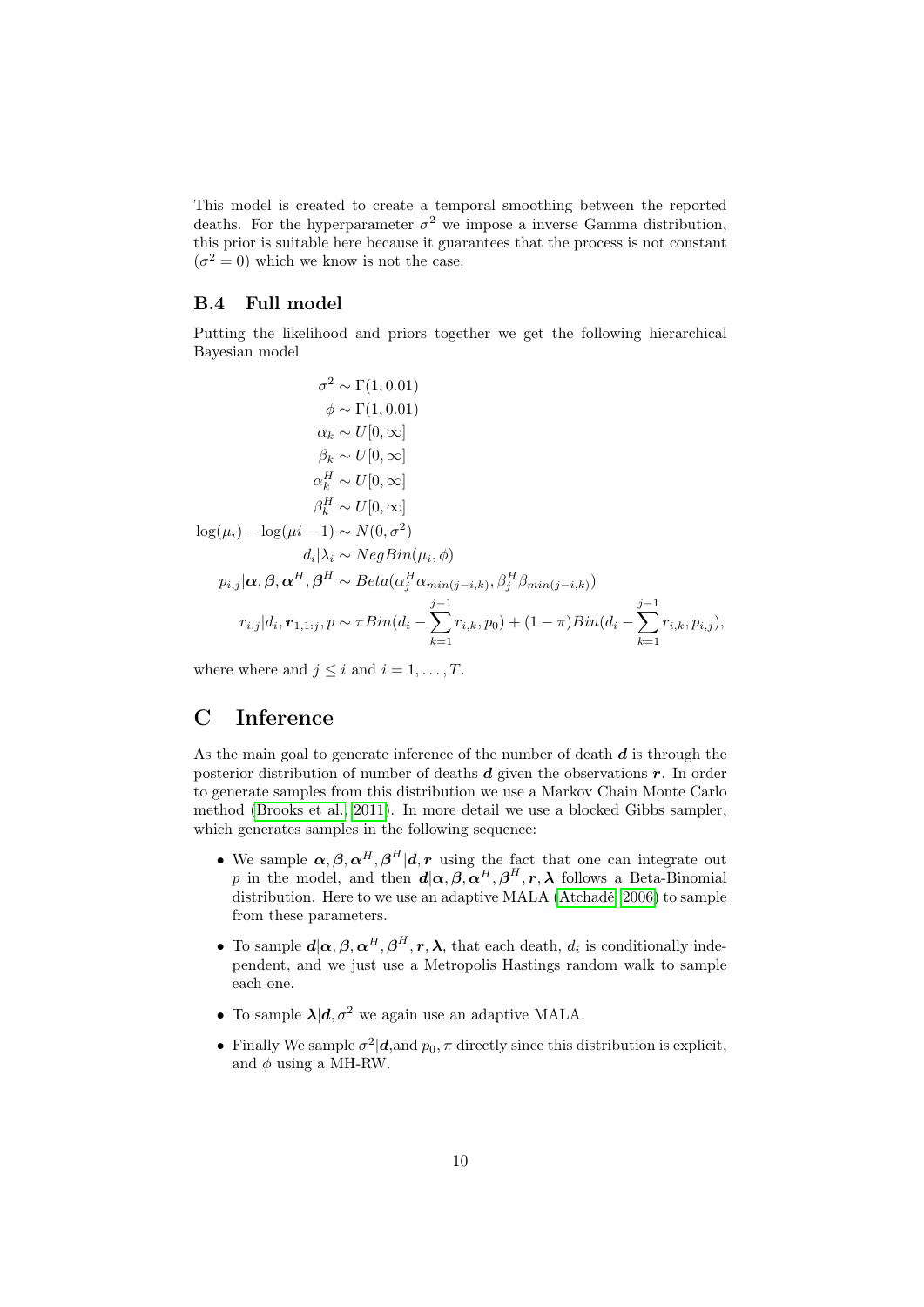### D Model Benchmark

In this section, we present additional comparison of the model to the benchmark. We first describe the benchmark model in detail.

The benchmark model simply takes the sum of average historical reporting lags for the preceding 14 days. As before  $r_{ij}$  is the number of deaths that happened on day  $i$  and were recorded on day  $j$ . To predict the number of people that died on a given day, we first calculate lag averages:

$$
\hat{r}_{i,i+L} = \frac{\sum_{k=i-14}^{14} r_{k-L,k}}{14},\tag{1}
$$

where  $\hat{r}_{i,i+L}$  is the average number of deaths reported with a lag of L days, based on the 14 reports closest preceding day i. If we are looking at data released  $2020 - 04 - 28$  and call this day 0, the latest death date that we have 10-day  $(L = 10)$  reporting lag observation for is  $r_{-10,0}$ . The average for  $Lag(0, 10)$  is therefore taken over the 14 days between  $r_{-24,-14}$  and  $r_{-10,0}$  (2020-04-04 and 2020-04-18). For this reason, some of the earlier predictions will not have data from 14 days. The average is then taken over all available reports.

In the comparisons we aim at predicting the total number of deaths that will have been reported within 14 days of the death date. To do so, we sum over the average lag that has yet to be reported. If we are predicting the number of people that have yet to be reported dead for day -3, we already know the true values for  $r_{-3,-3}$ ,  $r_{-3,-2}$ ,  $r_{-3,-1}$ , and  $r_{-3,0}$  so we only need to predict  $r_{-3,1} \ldots r_{-3,10}$ . The prediction is then

$$
Benchmark(i,j) = \sum_{l=i}^{j} r_{i,l} + \sum_{l=j}^{14} \hat{r}_{i,l}.
$$
 (2)

As confidence interval we simply use a Normal assumption with standard deviations of the reporting lags, assuming independence, i.e. this is just the square root of the sum of  $Var(\hat{r})$ .